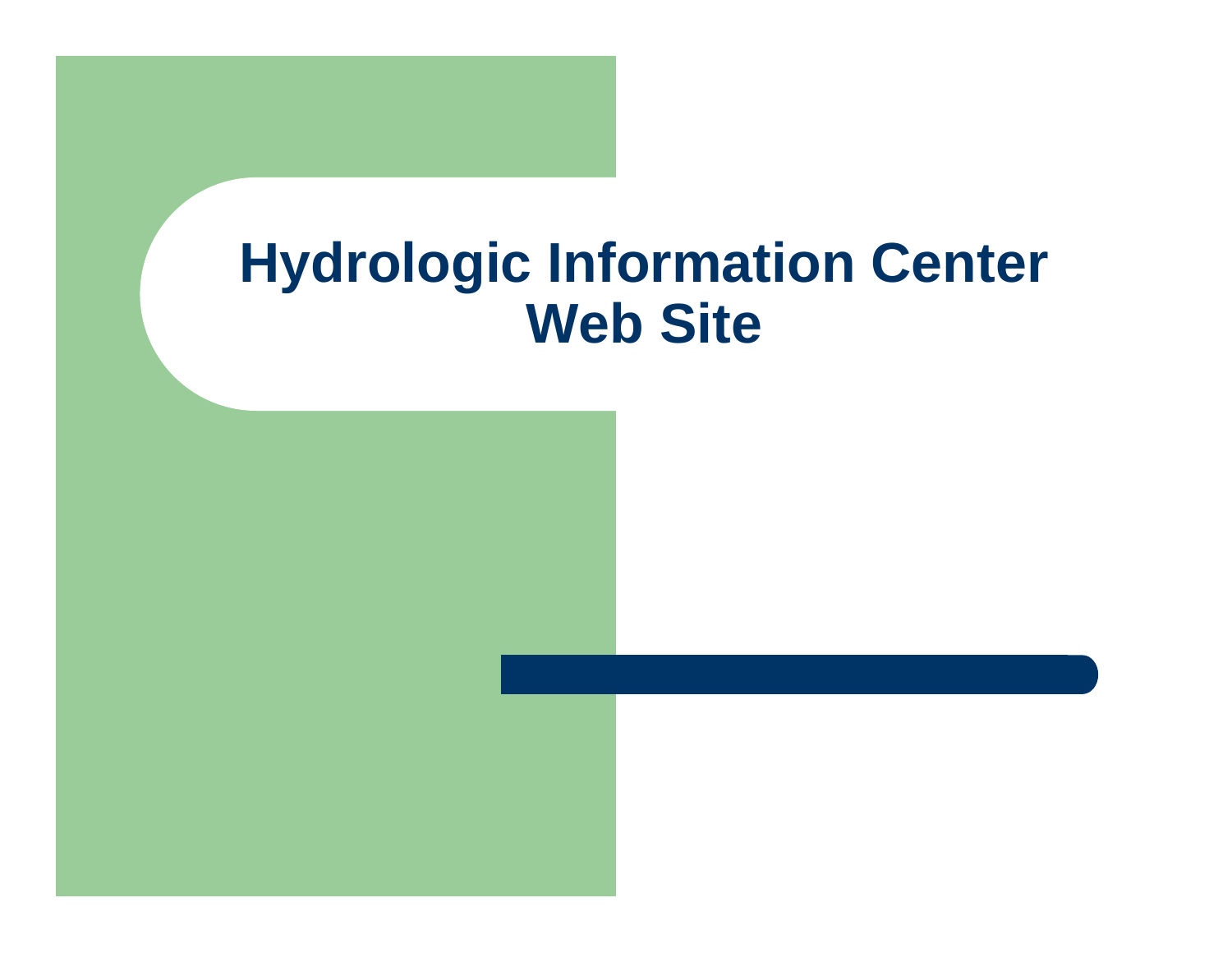## **What is the HIC?**

• Web site that disseminates hydrologic data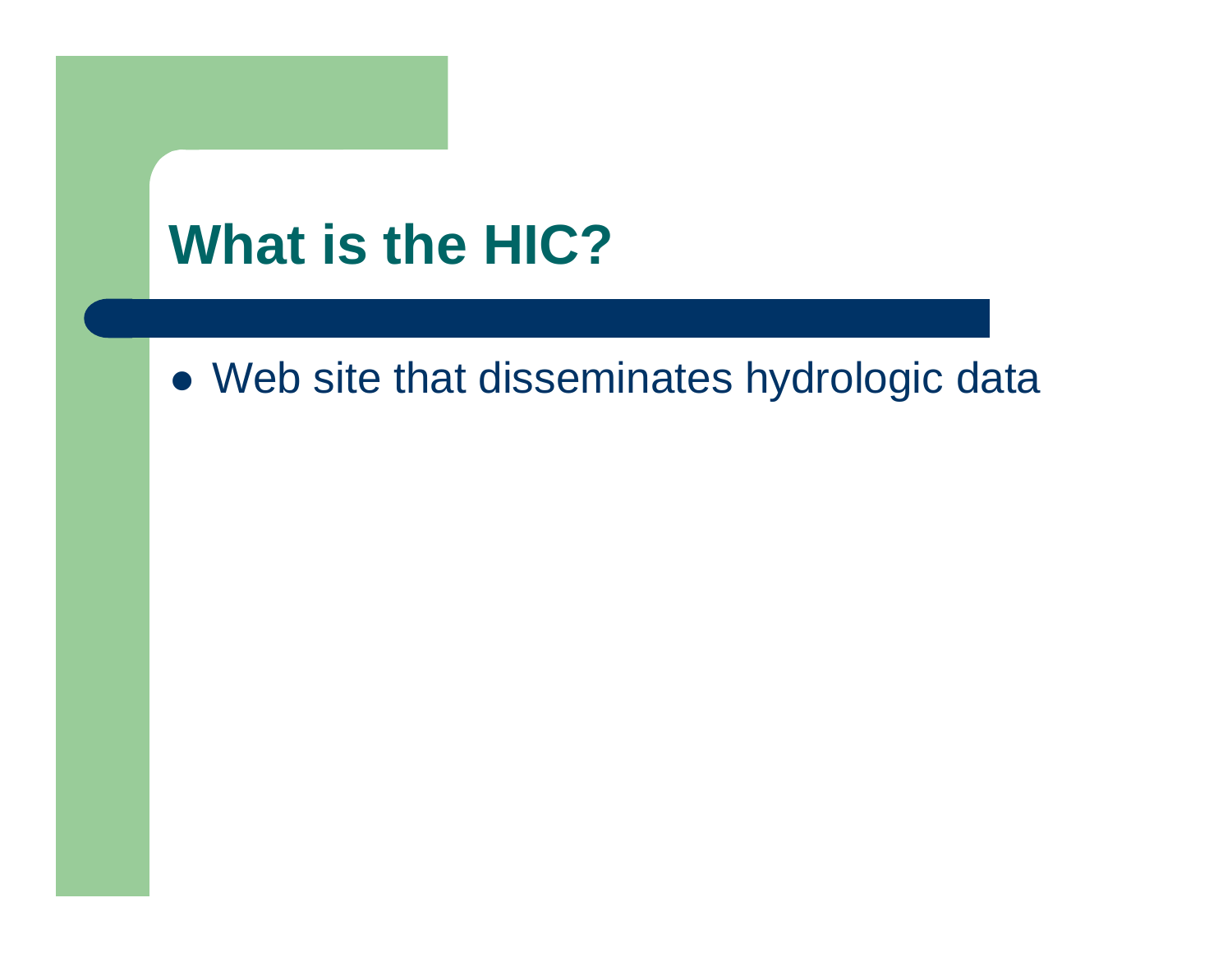### **Where does the data come from?**

- **Gauges include:** 
	- Crest/staff gauges
	- Precipitation gauges
	- Stream flow gauges
	- Water temperature recorders
- A few gauges are telemetered
- $\bullet$  Most gauges' data is downloaded during field visits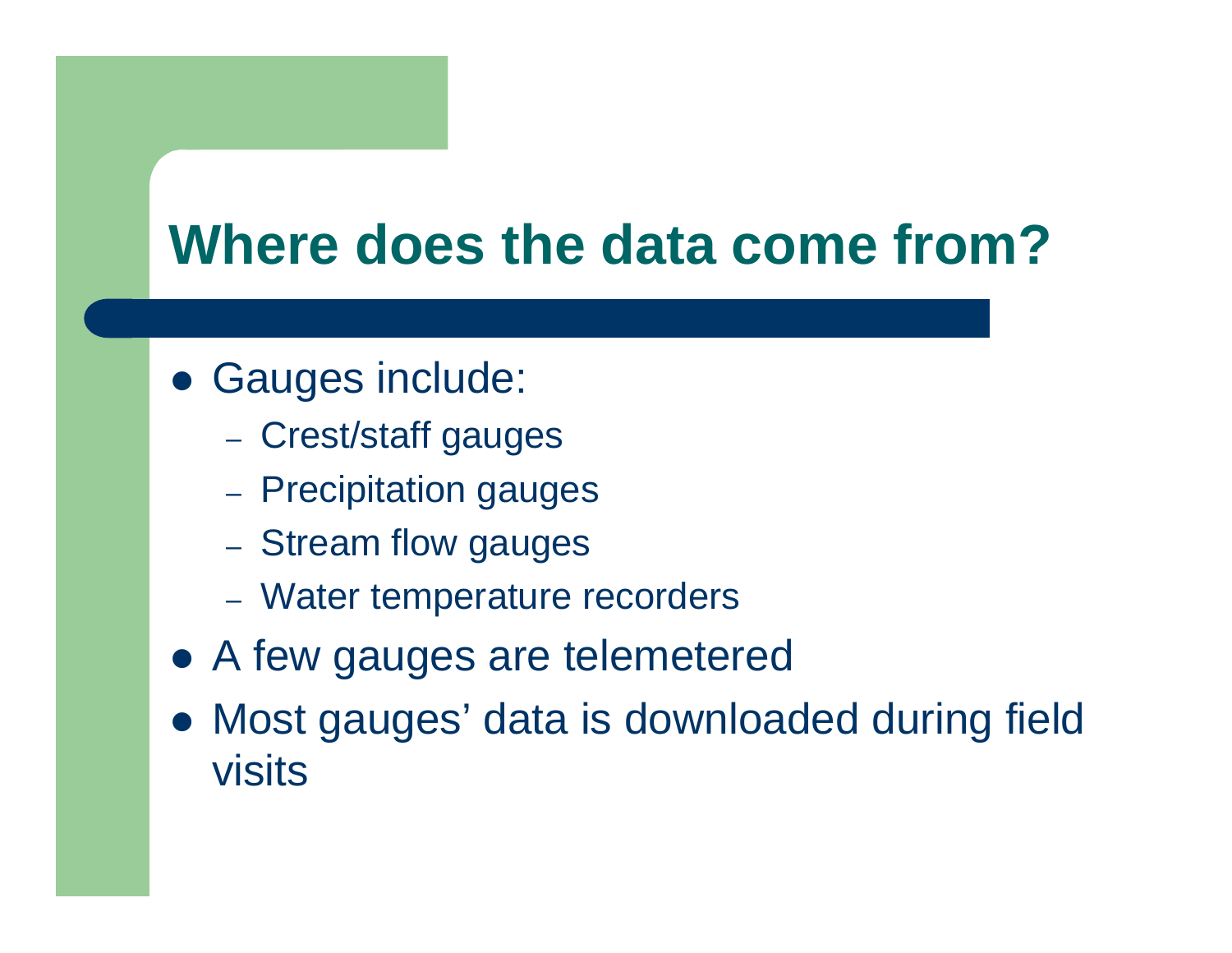### **What parameters are collected?**

- Stream flow-discharge
- **Precipitation**
- Air temperature
- Water temperature
- Turbidity
- Data is stored in a large SQL database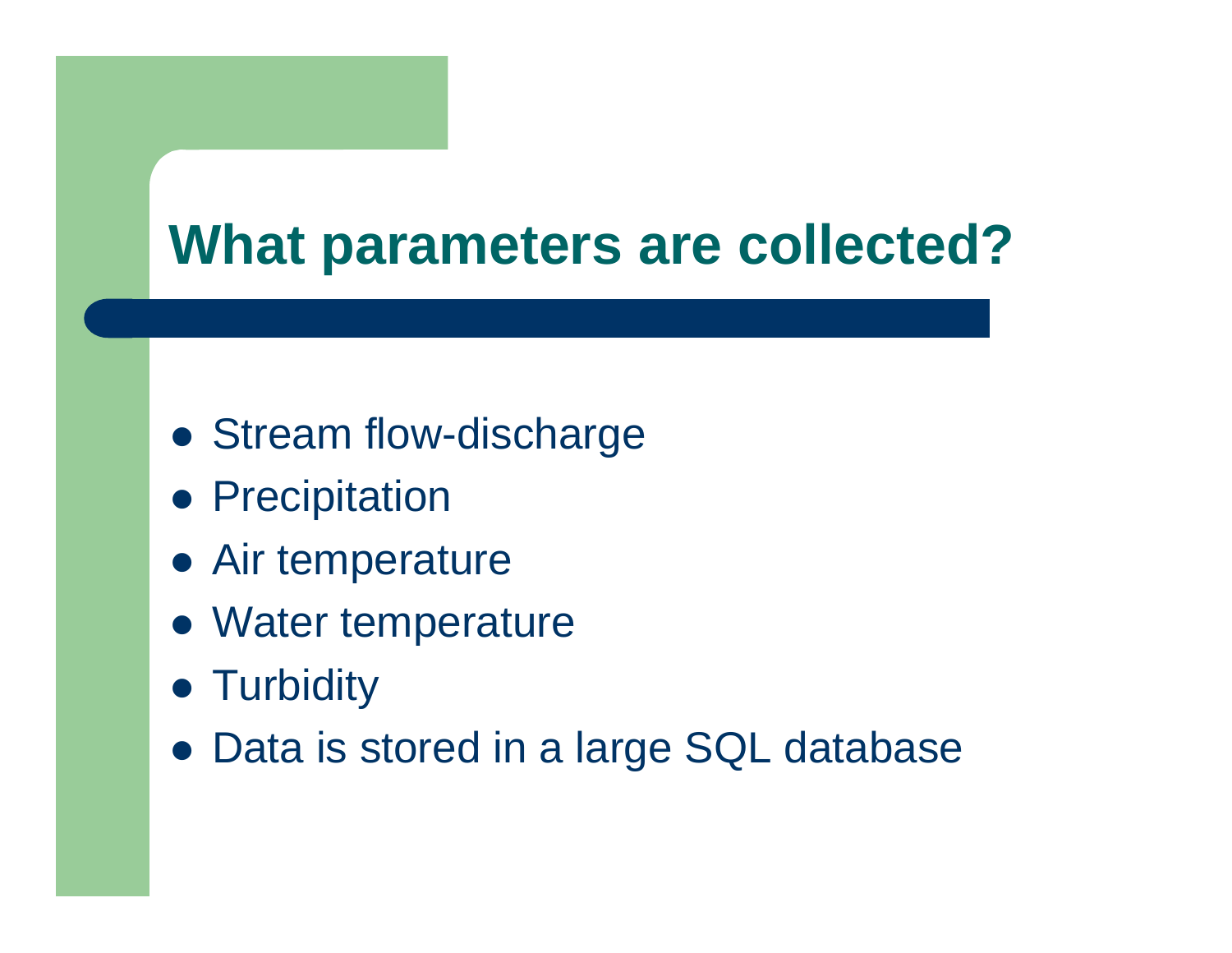# **Existing HIC**

- Web page outdated
- Maps not current
- Used ftp server for prepackaged data
- Hydrologists field custom data requests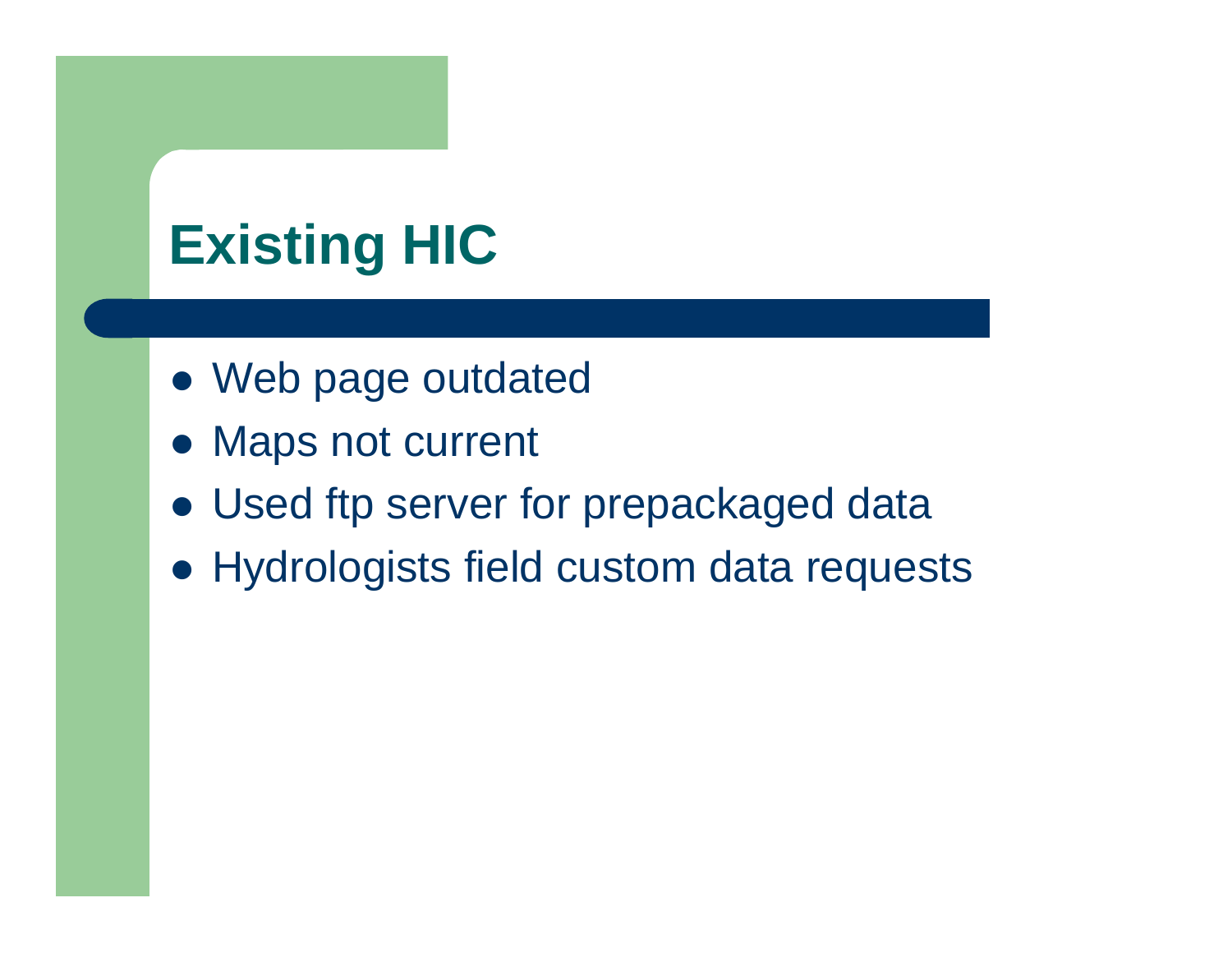# **HIC Upgrades**

- Increase efficiency of gauge database
- New Web interface
	- Allow users to query database and download data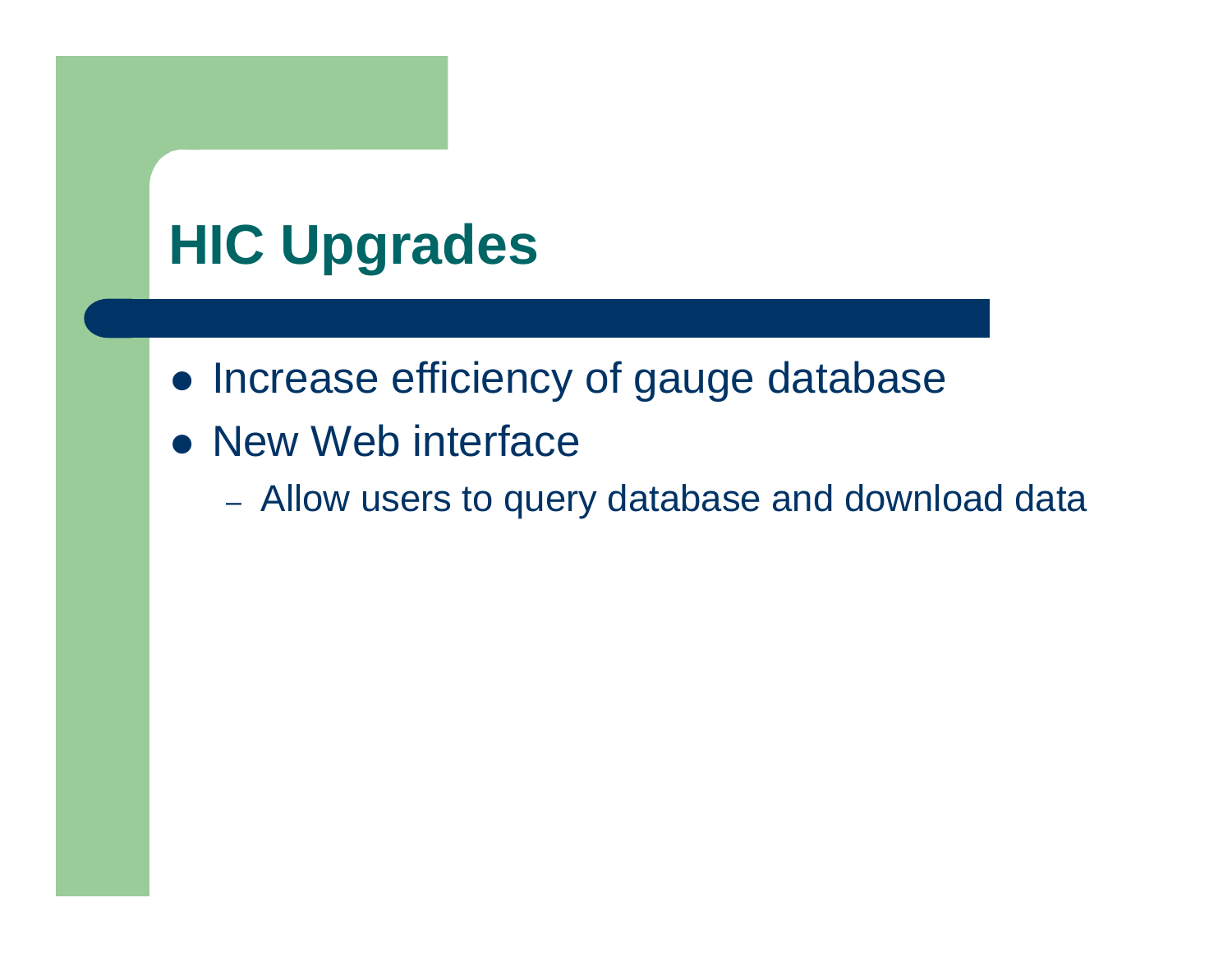### **Architecture**

- **SQL Database Back End**
- **ASP.NET Front End**
- C# Language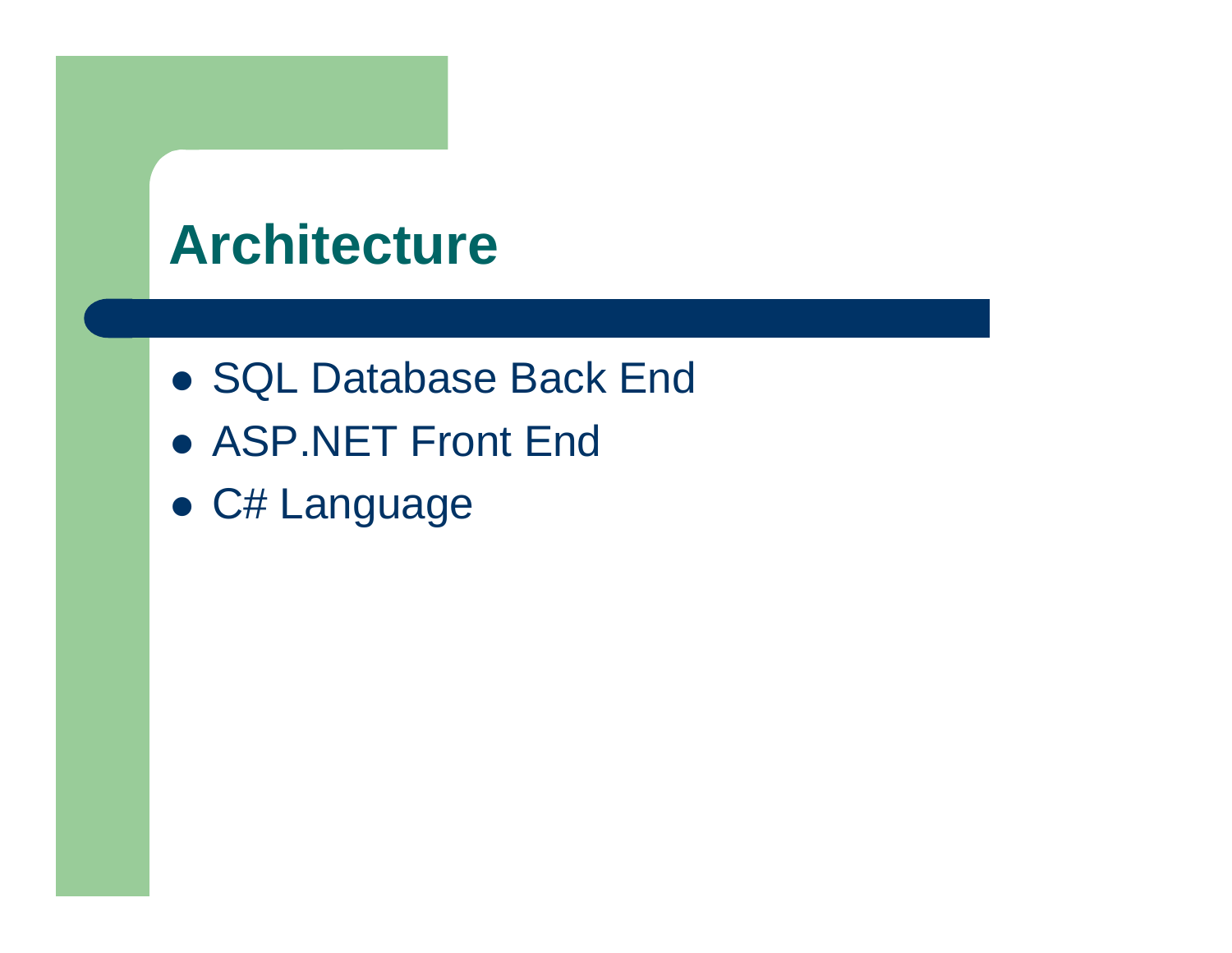### **Database**

- Rebuilt to increase efficiency
	- Combine separate year tables into all years for each parameter
	- Indexes
- Moved to new SQL server
	- (DualXeon with 4x the Memory –considerably faster/more capable than the old Server)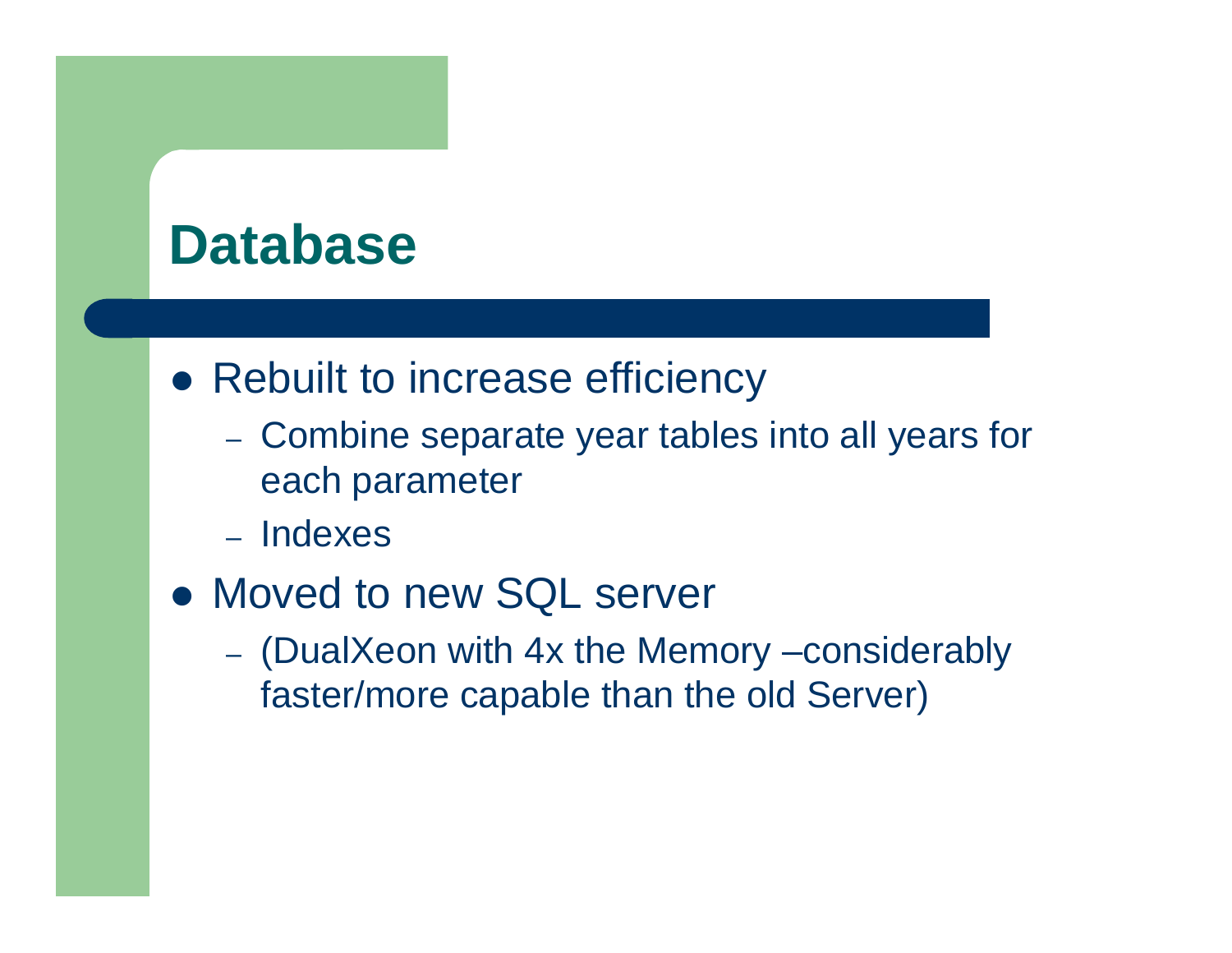### **Web Interface**

- **ASP.NET**
- HTML like front
- C# code behind
- Object oriented
- Very powerful and flexible
- Code recyclable
- Future applications